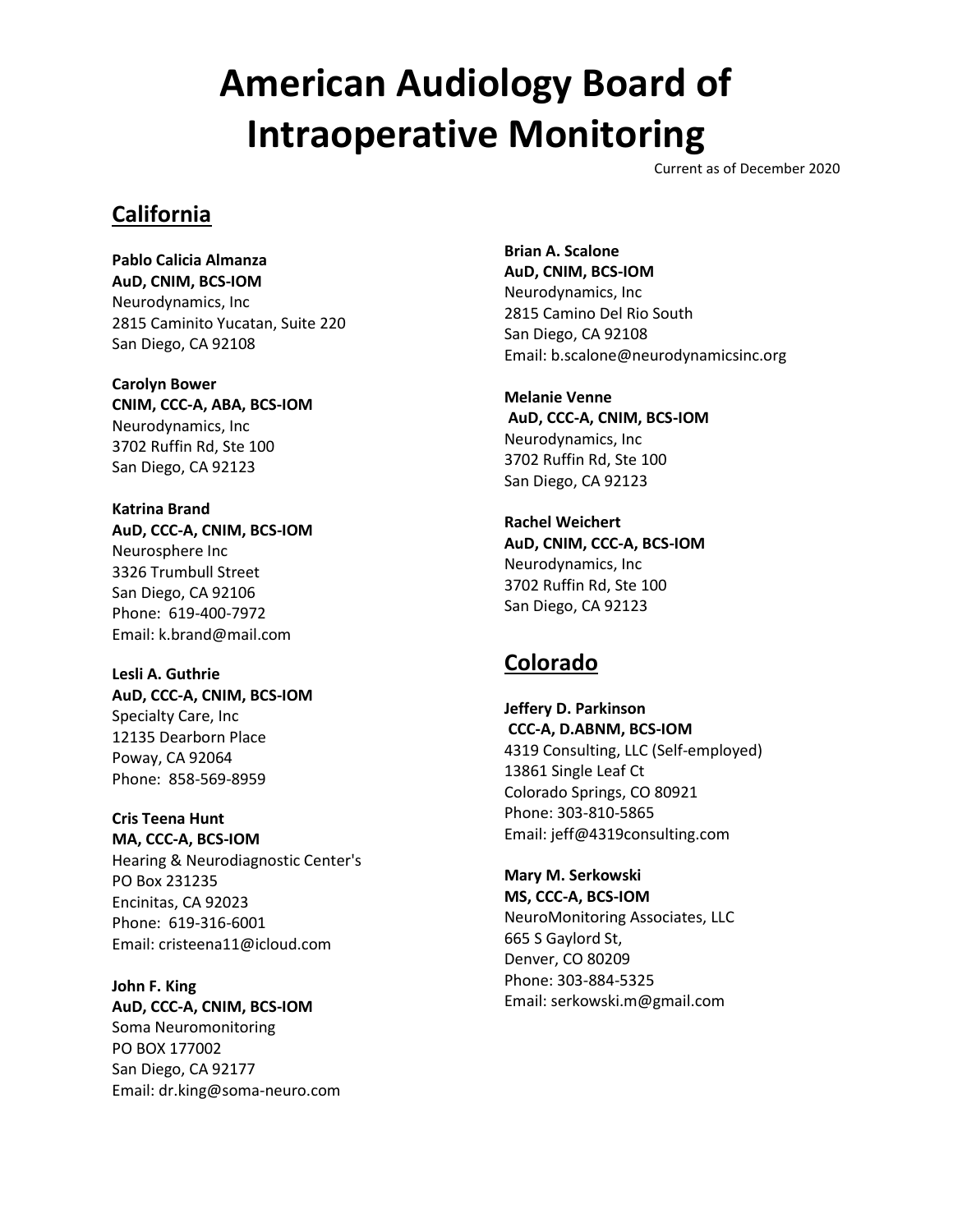Current as of December 2020

### **Israel**

**Joseph Danto PhD, CCC-A, BCS-IOM** 5 Bilu Street Jerusalem, 9322105 Israel 0528 216 845 02 566 1803 Email: drjdanto@gmail.com

### **Maryland**

**Ronald Pearlman PhD, CCC-A, FASNM, BCS-IOM** Emeritus Professor of Audiology Howard University 13102 Old Field Terrace Laurel, MD 20707 Phone: 240-620-1305 Email: rpearlman@howard.edu

### **Michigan**

**Paul DeSomma MA, CCC-A, CNIM, D.ABNM, BCS-IOM** Biotronic NeuroNetwork 812 Avis Dr Ann Arbor, MI 48104 Phone: 734-717-4789 Email: pauld@biotronic.com

**Paul R. Kileny PhD, CCC-A, BCS-IOM** UW-MI Health System/Medical Achool Otolaryngology, Head & Neck Surgery 1500 E Medical Center Dr Ann Arbor, MI 48109 Phone: 734-936-8013 Email: pkileny@med.umich.edu

**Gregory R. Mannarelli II AuD, BCS-IOM**

University of Michigan Hospital & Health Systems Taubman Center TC-1602, 1500 E Medical Dr, SPC 5312 Ann Arbor, MI 48109-5312 Phone: 734-232-3804 Email: gmannare@umich.edu

### **Missouri**

**E. Tracy Mishler AuD, CCC-A, BCS-IOM** O.R. Monitoring Consultants 10097 Manchester Rd, Ste 102A St. Louis, MO 63122 Phone: 314-394-1911 Email: ormc2@aol.com

### **Mississippi**

**William Mustain PhD, CCC-A, REPT, CNIM, BCS-IOM** Professor/Audiologist 2500 N State St, Jackson, MS 39216 Email: wmustain@umc.edu

### **New Jersey**

**Joseph Danto PhD, CCC-A, BCS-IOM** 22 Amsterdam Ave Passaic, NJ 07055 Phone: 201-788-3989 Email: drjdanto@gmail.com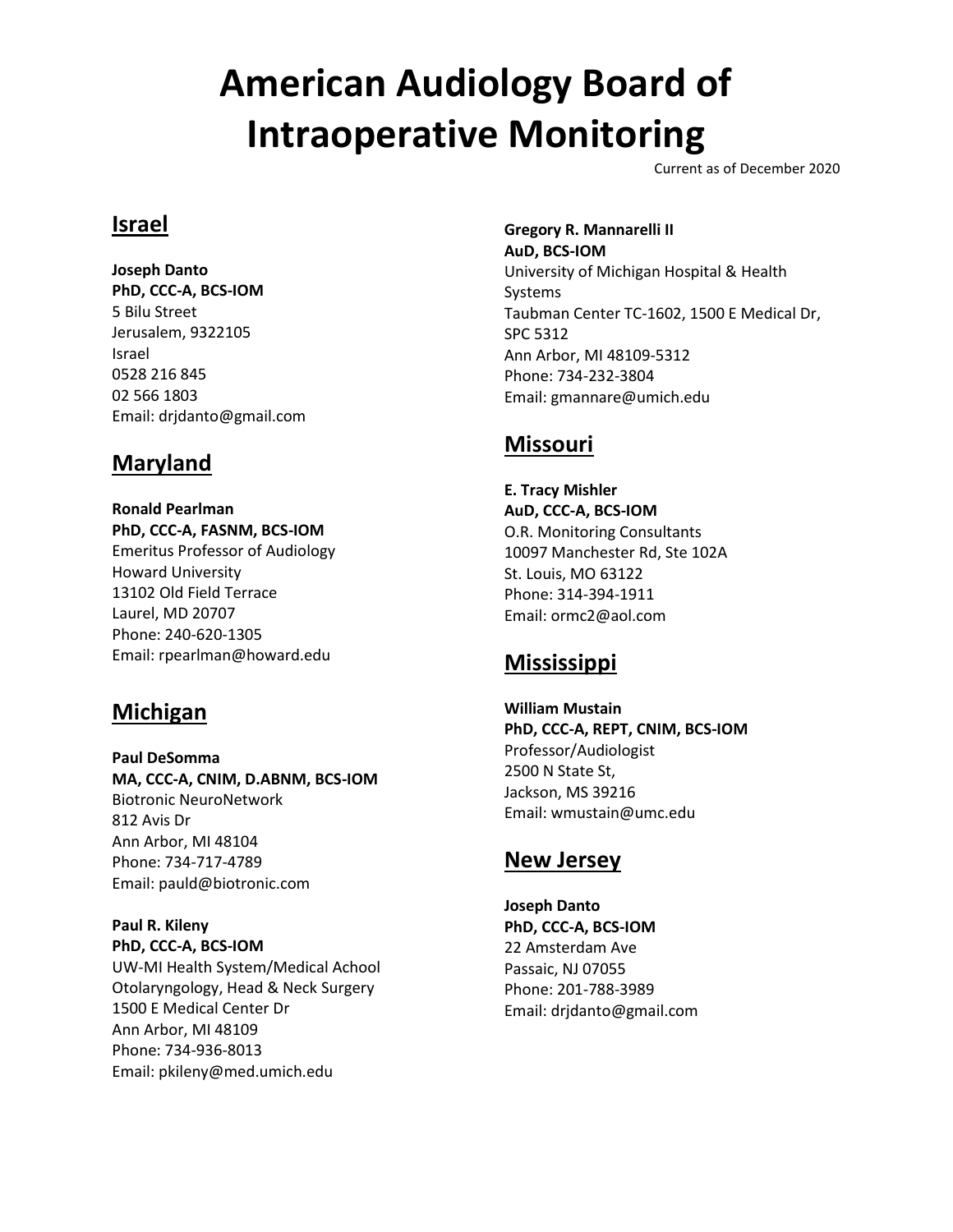Current as of December 2020

### **Ohio**

**Anita J. Conner MS, CCC-A, BCS-IOM** Mercy Health St. Elizabeth Youngstown Health Center 1044 Belmont Ave Youngstown, OH 44512 Phone: 724-730-1724 Email: anita\_conner@mercy.com

**Jean Miller MA, CCC-A, BCS-IOM** Self, IOM Resources, LLC 15034 Columbine Ave Cleveland, OH 44111 Phone: 216-476-8357 Email: iomresources@netzero.com

**Ellen M. Snider MS, CCC-A, BCS-IOM** NeuroMonitoring, Inc 12900 Lake Ave, Ste 1216 Lakewood, OH 44107 Phone: 216-226-1722 Email: esnider423@aol.com

**Sherrie Sylvester MA, CCC-A, CNIM, BCS-IOM** Mercy Health St. Elizabeth Youngstown Hospital 1044 Belmont Ave Youngstown, OH 44501 Phone: 330-729-1473 Email: sherrie\_sylvester@mercy.com

### **Oklahoma**

**Emily Ward AuD, CCC-A, BCS-IOM** American Intraoperative Monitoring 409 East California Ave Oklahoma City, OK 73104

### **Pennsylvania**

**Kristiana Barbarevech AuD, CCC-A, CNIM, BCS-IOM** Geisinger 1800 Mulberry St Scranton, PA 18510

**Tyson C. Hale AuD, CCC-A, CNIM, BCS-IOM** Geisinger Health System 100 North Academy Ave Danville, PA 17815 Email: tchale@geisinger.edu

**Sophia Panagis AuD, CCC-A, CNIM, DABNM, BCS-IOM** Surgical Neuromonitoring 6425 Living Place, 2<sup>nd</sup> Floor Pittsburgh, PA 15206 Phone: 412-759-5760 Email: Spanagis@surgimon.com

**Lawrence R. Wierzbowski AuD, D.ABNM, BCS-IOM** Neurological Monitoring Services 601 Spruce St West Reading, PA 19611 Email: lawrence@avatrode.com

### **Tennessee**

**John N. Gardi PhD, CCC-A, BCS-IOM** SpecialityCare Services, Inc One America Center 3100 W End Ave, Ste 800 Nashville, TN 37203 Phone: 415-297-6552 Email: john.gardi@specialtycare.net